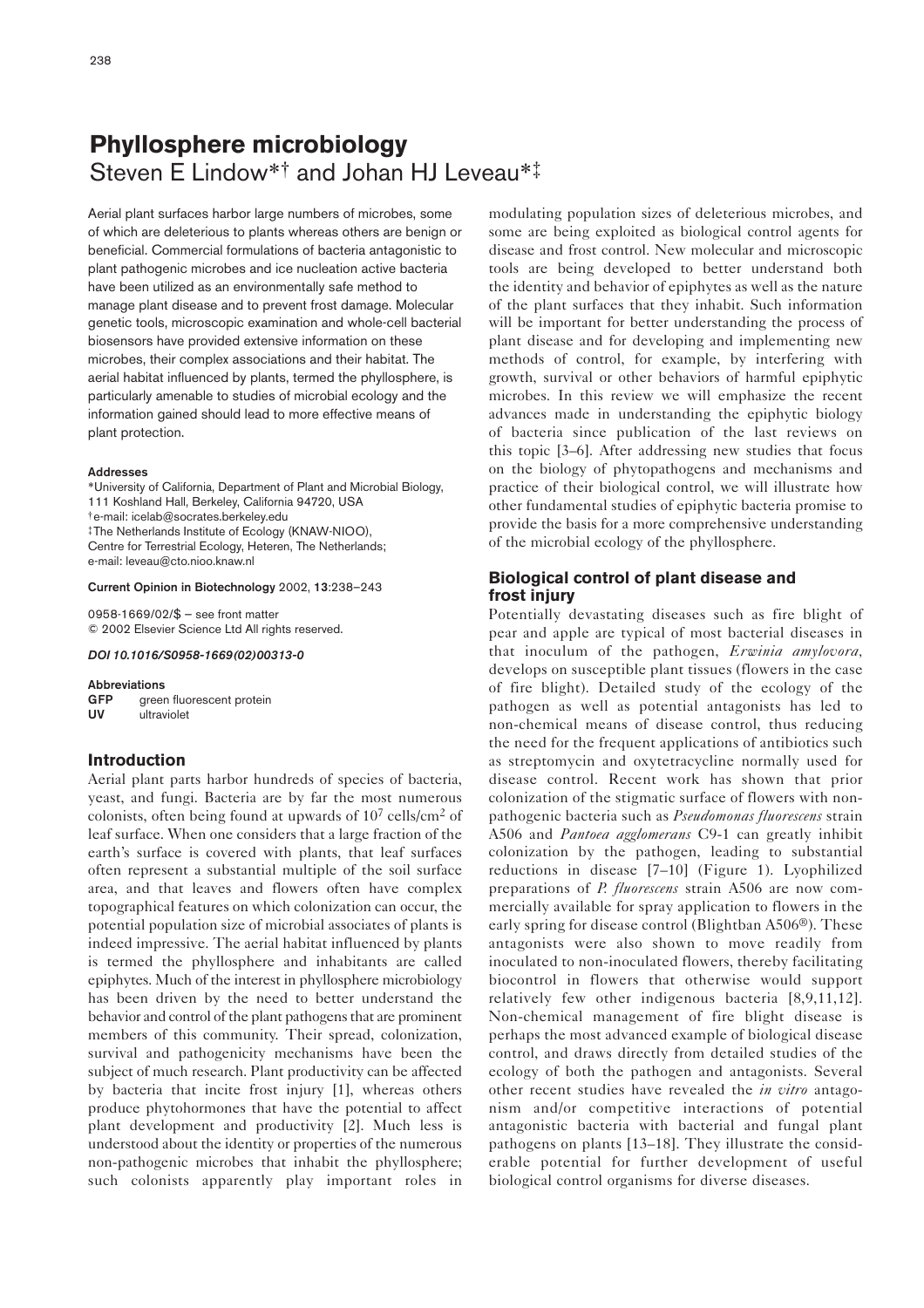Epiphytic bacterial species with ice nucleation activity (Ice+ bacteria) such as *Pseudomonas syringae* contribute to frost injury of many frost-sensitive plant species by reducing their ability to supercool and avoid damaging ice formation [1,19]. Because the nucleation temperature of these plants increases with increasing population sizes of Ice+ bacteria, pre-emptive competitive exclusion of Ice+ bacteria with naturally occurring non-ice nucleation active bacteria has proven to be an effective and practical means of frost control [1,9]. This model system has received perhaps the most attention as a vehicle to examine interactions of bacteria on plants. Recombinant Ice– bacteria, the first microorganisms released into the open environment in field experiments, were used to illustrate the specificity with which competitive exclusion of Ice+ bacteria occurred [1,20]. Management of frost injury by reducing Ice+ bacterial populations has become an important new method of frost control. In fact, the adoption of Blightban A506® for disease control by pear and apple growers has been bolstered by the fact that it competitively excludes Ice+ bacteria as well as *E. amylovora* on plants [9].

## **Microbial food safety**

There is a growing recognition that human pathogenic bacteria can be colonists of food plants. With a trend towards consumption of more fresh (uncooked) fruits and vegetables, and world-wide distribution of such products from diverse production areas with different sanitation schemes, consumers will be at higher risk of exposure to such pathogens. Although most studies of *Escherichia coli* and *Salmonella* contamination of plants are anecdotal reports of their occurrence, there is a growing body of information on features of the plant and/or the environment that dictate their growth and/or survival on plants [21–23]. The extensive information available on the behavior of plant pathogens and other indigenous bacteria on plants (discussed in part below) will undoubtedly aid in developing effective procedures to minimize contamination of plants with human pathogens.

# **Studies of the epiphytic biology of plant pathogenic bacteria**

Because plant pathogenic bacteria cause important economic losses, the processes that mediate their epiphytic existence on plants has received much attention. Of particular importance is the question as to whether traits that confer virulence are also required for epiphytic fitness. That such a relation would exist is suggested by recent studies that addressed the location of *P. syringae* and nonpathogenic bacteria on leaves. Although pathogenicity was not required for growth of bacteria in the phyllosphere under conditions of high relative humidity, pathogenicity was involved in the ability to access and/or multiply in certain protected sites in the phyllosphere and in growth on dry leaves [24]. Such results support speculation that there is a broad-spectrum of epiphytic bacteria. Bacteria range from those that employ solely a tolerance strategy of existence during stressful conditions on leaves (such as

non-pathogenic bacteria) to those that can also employ an avoidance strategy and establish populations in the internal leaf regions (such as some phytopathogens) [4,5]. Such a phenomenon may also explain why the variation in population size of epiphytic bacteria among leaves changes rapidly upon imposition of stressful conditions; leaves may vary greatly in their ability to shelter bacteria from environmental stresses [25]. The term 'epiphyte', by implying a strictly surface location for plant-associated bacteria, may be misleading in the case of certain plant pathogens that might also establish internal populations. The 'phyllo-sphere' might thus be somewhat more threedimensional than one would at first conceive.

Specific genes have been associated with epiphytic fitness in *P. syringae*. Mutants in *hrcC* and *hrpJ* (genes encoding components of the type III secretion system for delivery of virulence effector proteins into plants) as well as *gacS* (global regulator) and *pilD* (type IV pili) all exhibited reduced epiphytic fitness under field conditions [26–28]. Although mutations in *hrcC* and *hrpJ* affect growth of *P. syringae* within the plant, and thus may reduce its ability to avoid stresses on plants, the virulence of *gacS* and *pilD* mutants was similar to that of the parental strains. For *gacS* and *pilD*, the loss of epiphytic fitness was postulated to result from, respectively, a reduced production of a protective alginate capsule and diminished cell–cell aggregation on leaves that may shield some cells from stressful conditions [27,28]. Clearly, the behavior of more mutants with altered expression of fitness traits will be required before we can achieve a comprehensive view of the process of epiphytic colonization.

## **Understanding phyllosphere bacterial ecology and the habitats the leaf provides to its bacterial residents**

Molecular tools have proven exceptionally useful in describing the composition and interactions of members of phyllosphere communities as well as the nature of the habitat that they occupy. Like most other habitats, the identity of microbes in the phyllosphere has until recently been limited to those that could be cultured. Although a great diversity of culturable bacteria has been described in the phyllosphere [6,29], the pioneering study of Yang *et al.* [30<sup>••</sup>] has shown that phyllosphere microbial communities are more complex than previously thought and that many members have not yet been cultured. This study of 16S rRNA sequences revealed that a majority of sequences were from species not previously recognized as phyllosphere bacteria [30<sup>••</sup>]. Although these results are perhaps not surprising given that such findings have been made in other habitats, it does suggest that there are many phyllosphere inhabitants that have never been investigated and which may harbor unique traits enabling them to thrive on leaves. Given that the leaf surface is considered to be a hostile location for bacterial colonization owing to frequent changes in water availability, incident irradiation, and low nutrient availability (see below), such strains may serve as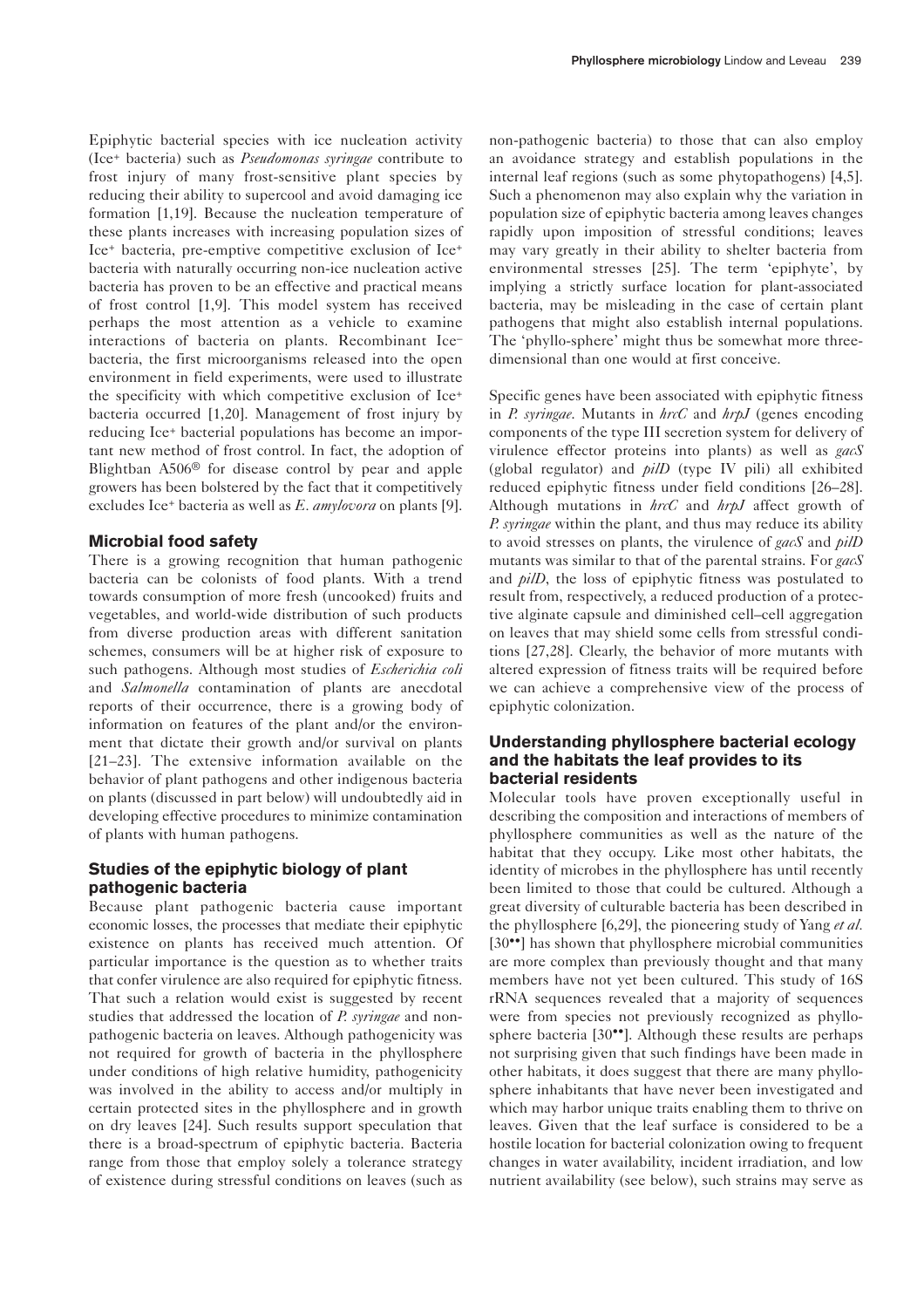



The process of pre-emptive competitive exclusion of the pathogen causing fire blight of pear and apple, *E. amylovora,* from flowers. Although flowers emerge from buds nearly axenic, they are rapidly colonized by immigrant bacteria and populations reach as high as 106 cells/flower, primarily on the nutrient-rich stigmatic surface. As *E. amylovora* is often one of the initial immigrants to flowers, being vectored by visiting insects and bees, it is often a dominant member of the flower's microflora. Movement of this large stigmatic inoculum

along the surface of the pistil to the hypanthium by water allows infection to occur. Spray inoculation of flowers upon opening with suspensions of *P. fluorescens* A506 (108 cells/mL) establishes initial populations of the antagonist of about 103 cells/flower. Rapid multiplication of strain A506 to 106 cells/flower effectively prevents multiplication of the small numbers of *E. amylovora* that might subsequently be vectored to flowers, thereby preventing infection. Note that stigma, bacteria, and bee are not drawn to scale.

sources of genes encoding stress tolerance traits that may be of considerable biotechnological value.

Several reports have documented remarkably high rates of plasmid transfer among phyllosphere bacteria. The transfer of plasmid RP1 from donor to recipient *P. syringae* cells on leaves occurred in frequencies as high as 40% after inoculation onto bean leaves [31]. Surprisingly, the rates of transfer were equally high on plants exposed to high

relative humidities and low relative humidities, whereas the metabolic activity of the cells was lower at low relative humidities [31]. In an ingenious experiment, plasmid transfer from a *Pseudomonas putida* strain could be visualized on leaves by green fluorescence of recipient cells due to the derepression of a green fluorescent protein (*gfp*) reporter gene. As many as 33% of the recipient population acquired a derivative of a TOL plasmid [32•]. There was no relationship between the metabolic activity of cells and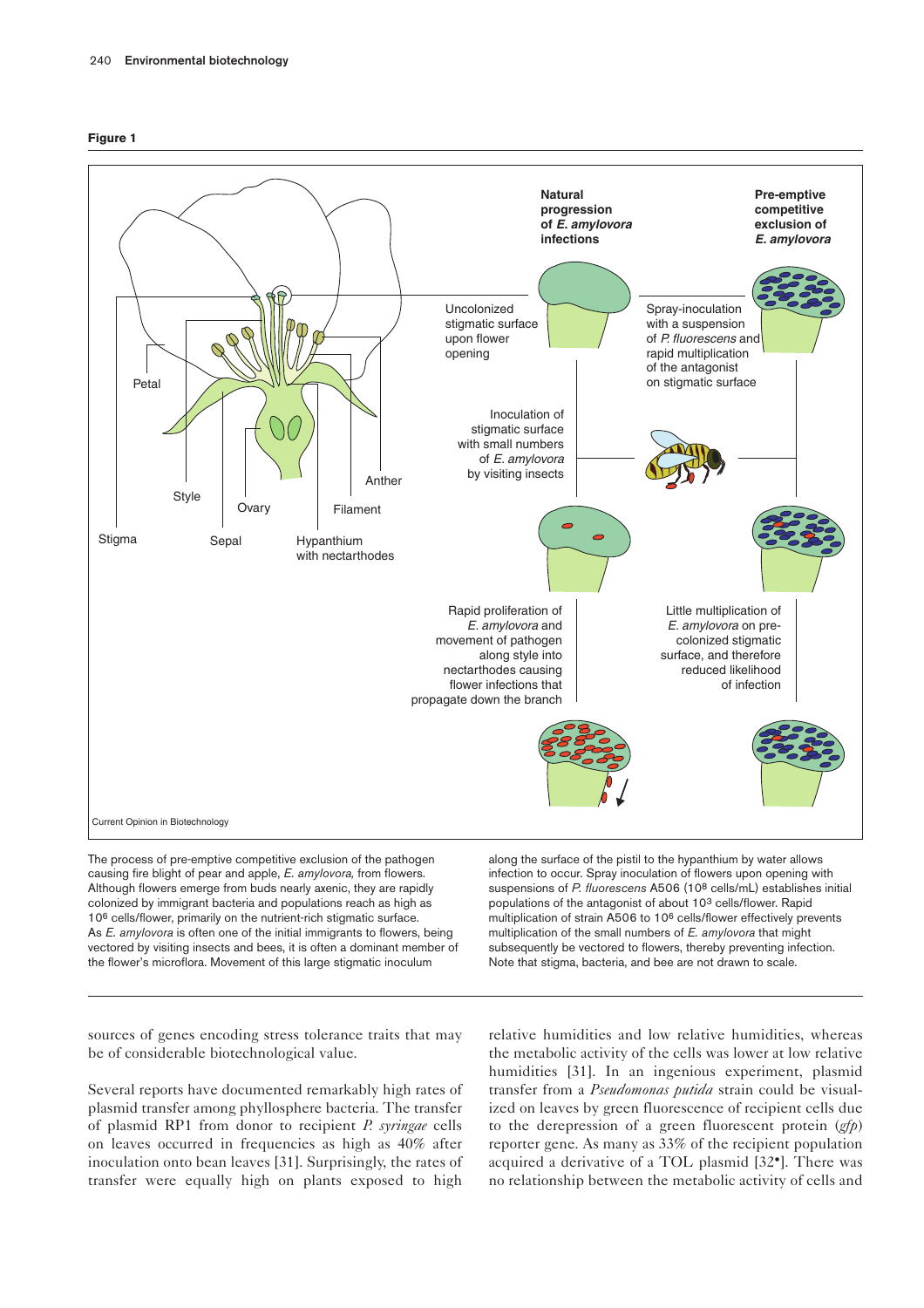#### **Figure 2**

Fructose metabolism in enteric bacteria and its exploitation in whole-cell bioreporters. Fructose is transported into the cell as fructose-1-phosphate by the phosphoenolpyruvate:fructose phosphotransferase system encoded by *fruB* and *fruA*. Further conversion to fructose-1,6-diphosphate is catalyzed by the *fruK* gene product. The *fruB*, *fruK* and *fruA* genes are organized in a single operon that is negatively regulated by the product of the *fruR* gene. In the absence of fructose, the FruR protein prevents RNA polymerase from transcribing the *fruBKA* operon by direct binding to upstream DNA sequences. When fructose is present, fructose-1-phosphate acts as an inducer of *fru* expression by lowering the DNA-binding affinity of FruR. By introduction of a fusion of the FruR-binding region to the gene for green fluorescent protein (*gfp*), the cell is forced to communicate its engagement in fructose metabolism by the accumulation of this fluorescent protein. We have exploited this system to explore plant leaf surfaces for the availability of fructose [38••]. *Erwinia herbicola* cells harboring this gene fusion exhibit no detectable fluorescence in the absence of fructose, but high levels in the presence of this sugar in culture. The patchy distribution of fluorescent cells on leaves suggests that sugars are only locally abundant.



conjugal efficiency and the 30-fold higher rate of plasmid transfer on leaves compared with membrane surfaces was ascribed to the aggregation of cells that occurred between epidermal cells, thus facilitating exchange [32•]. Such laboratory studies help explain the very high rates of acquisition of indigenous mercury-resistance plasmids by a genetically marked strain of *P. fluorescens* after it was introduced onto plant surfaces [33]. The abundance of phage reported on plants suggests that transduction may also be prevalent [34,35]. Given that the communities of bacteria on plants undergo substantial compositional changes during a growing season [35] and that epiphytic bacterial species harbor a diversity of plasmids [36], the potential for extensive mixing of genes in these communities seems large. Together, these observations indicate that compared with other habitats such as the soil, rates of plasmid transfer on leaves are very high and such high rates of horizontal gene movement may make the genetic and phenotypic stability of inocula introduced onto plants unpredictable with time. It also suggests that leaf surfaces are hot spots for horizontal dissemination of genetic information and therefore are important breeding grounds for microbial diversity.

Molecular biosensors have revealed a great deal about the chemical and physical nature of the phyllosphere at the spatial scales of relevance to microbes. Although chemical analysis showed that about 0.2–10 µg of sugars (enough to support the growth of 107 to 108 cells/leaf) could be washed from uncolonized bean leaves, a portion of this sugar remained on leaves after bacterial colonization, suggesting that nutrient resources were patchy and that some nutrients were spatially sequestered from epiphytes [37]. Data in support of this conjecture were obtained using wholecell bacterial biosensors responsive to fructose and sucrose, which consisted of *Erwinia herbicola* cells harboring fructose/sucrose-responsive promoters fused to a *gfp*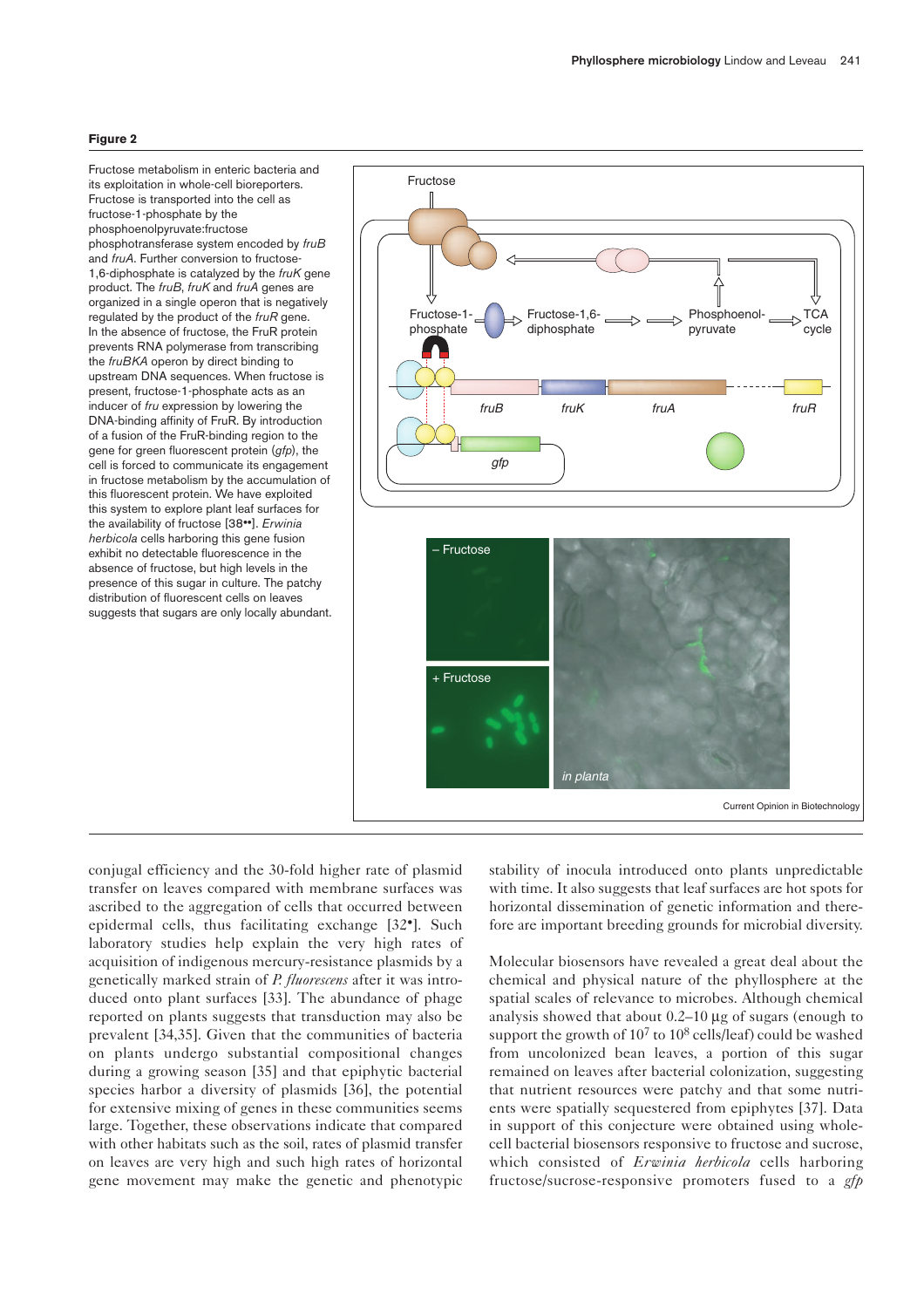reporter gene [38••] (Figure 2). Although nearly all bioreporter cells were engaged in consumption of fructose (as evidenced by GFP fluorescence) within 1 h after inoculation, this fraction dropped to less than 1% within 24 h, suggesting a highly heterogeneous availability of nutrients to individual cells [38••]. The use of short half-life variants of the *gfp* reporter gene in these studies provided unparalleled information on the process of nutrient consumption on plants. A similar variability in available Fe+3 on leaves was observed using an iron biosensor strain of *P. syringae* [39]. Variation in sucrose abundance on leaves was also reported [40]. Such heterogeneity in the phyllosphere environment places constraints on the patterns of competition and other interactions that can occur among phyllosphere bacteria. Microbes can be exposed to high fluxes of ultraviolet (UV) irradiation on leaves, and most bacteria recovered from leaves exhibit high levels of UV tolerance [41]. In *P. syringae* this tolerance was associated with UV-inducible plasmid-borne *rulAB* genes conferring mutagenic DNA repair in most strains, as naturally occurring or induced *rulA* mutants exhibited less UV survival in culture and on plants [42,43,44•,45]. Clearly, epiphytes have evolved effective mechanisms for coping with UV damage. The presence of such adaptive traits on plasmids may be one means by which epiphytes maintain such elements and other conditionally beneficial genes [46]. The further examination of traits harbored on plasmids should shed light on traits important for an epiphytic lifestyle.

Microscopic examinations of colonized leaves have revealed that many epiphytes occur in large aggregates on plant surfaces [47,48•]. While large numbers of solitary bacterial cells occur on plants, a few large masses of apparently mixed bacterial species can also be found. Initial results suggest that, although uncommon, such aggregates could constitute between 10 and 40% of the total bacterial population on certain plant species [48•]. Given the new appreciation for cell-density-dependent gene expression and the different behavior of bacterial cells in biofilms that has been demonstrated in other habitats, such biofilms on leaves have great implications for not only the behavior of epiphytic bacteria, but also for plant disease management. If cell–cell signaling via small molecules proves to be an important factor in regulating genes involved in epiphytic fitness, as in other habitats, then many new avenues for managing bacterial colonization of plants might be developed.

## **Conclusions**

The phyllosphere is both scientifically and economically an important habitat in which to study microbial ecology. Because of the importance of many phyllosphere microbial inhabitants to plant health, there will probably be many practical applications that result from a better understanding of the interactions of microbes with the plant and with themselves. While the microbiology of roots has received quite a lot of attention, the microbiology of aerial plant parts is much less well-studied, although it is arguably of even more importance than the soil environment. The phyllosphere also has many features that make it a far better habitat in which to study microbial ecology than most other habitats. Microbes can be directly observed on leaves, enabling the use of powerful new microscopic techniques to measure microbial identity, activity, and gene expression. Plants can be readily genetically altered to change habitat conditions to test models of microbial behavior. Phyllosphere communities can be readily manipulated and can be made as simple or complex as needed by simple inoculation. Important microbial processes such as immigration and models such as island biogeography can be readily explored in plant systems. Thus, phyllosphere microbiology has much to offer to the field of microbial ecology and promises more effective and less environmentally damaging means of plant protection.

## **References and recommended reading**

Papers of particular interest, published within the annual period of review, have been highlighted as:

- of special interest
- •• of outstanding interest
- 1. Lindow SE: **Control of epiphytic ice nucleation-active bacteria for management of plant frost injury**. In *Biological Ice Nucleation and its Applications*. Edited by Lee RE, Warren GJ, Gusta LV. St Paul: APS Press; 1995:239-256.
- 2. Brandl MT, Quinones B, Lindow SE: **Heterogeneous transcription of an indoleacetic acid biosynthetic gene in** *Erwinia herbicola* **on plant surfaces.** *Proc Natl Acad Sci USA* 2001, **98**:3454-3459.
- 3. Andrews JH, Harris RF: **The ecology and biogeography of microorganisms on plant surfaces.** *Ann Rev Phytopathol* 2000, **38**:145-180.
- 4. Beattie GA, Lindow SE: **The secret life of foliar bacterial pathogens on leaves.** *Ann Rev Phytopathol* 1995, **33**:145-172.
- 5. Beattie GA, Lindow SE: **Bacterial colonization of leaves: a spectrum of strategies.** *Phytopathology* 1999, **89**:353-359.
- 6. Hirano SS, Upper CD: **Bacteria in the leaf ecosystem with emphasis on** *Pseudomonas syringae***: a pathogen, ice nucleus, and epiphyte.** *Microbiol Mol Biol Rev* 2000, **64**:624-653.
- 7. Johnson KB, Stockwell VO: **Management of fire blight: a case study in microbial ecology.** *Ann Rev Phytopathol* 1998, **36**:227-248.
- 8. Johnson KB, Stockwell VO, Sawyer TL, Sugar D: **Assessment of environmental factors influencing growth and spread of** *Pantoea agglomerans* **on and among blossoms of pear and apple.** *Phytopathology* 2000, **90**:1285-1294.
- 9. Lindow SE, McGourty G, Elkins R: **Interactions of antibiotics with** *Pseudomonas fluorescens* **strain A506 in the control of fire blight and frost injury to pear.** *Phytopathology* 1996, **86**:841-848.
- 10. Mercier J, Lindow SE: **Field performance of antagonistic bacteria identified in a novel laboratory assay for biological control of fire blight of pear.** *Biological Control* 2001, **22**:66-71.
- 11. Nuclo RL, Johnson KB, Stockwell VO, Sugar D: **Secondary colonization of pear blossoms by two bacterial antagonists of the fire blight pathogen.** *Plant Dis* 1998, **82**:661-668.
- 12. Stockwell VO, McLaughlin RJ, Henkels MD, Loper JE, Sugar D, Roberts RG: **Epiphytic colonization of pear stigmas and hypanthia by bacteria during primary bloom.** *Phytopathology* 1999, **89**:1162-1168.
- 13. Braun-Kiewnick A, Jacobsen BJ, Sands DC: **Biological control of** *Pseudomonas syringae* **pv.** *syringae***, the causal agent of basal kernel blight of barley, by antagonistic** *Pantoea agglomerans. Phytopathology* 2000, **90**:368-375.
- 14. Stromberg KD, Kinkel LL, Leonard KJ: **Relationship between phyllosphere population sizes of** *Xanthomonas translucens* **pv.** *translucens* **and bacterial leaf streak severity on wheat seedlings.** *Phytopathology* 1999, **89**:131-135.